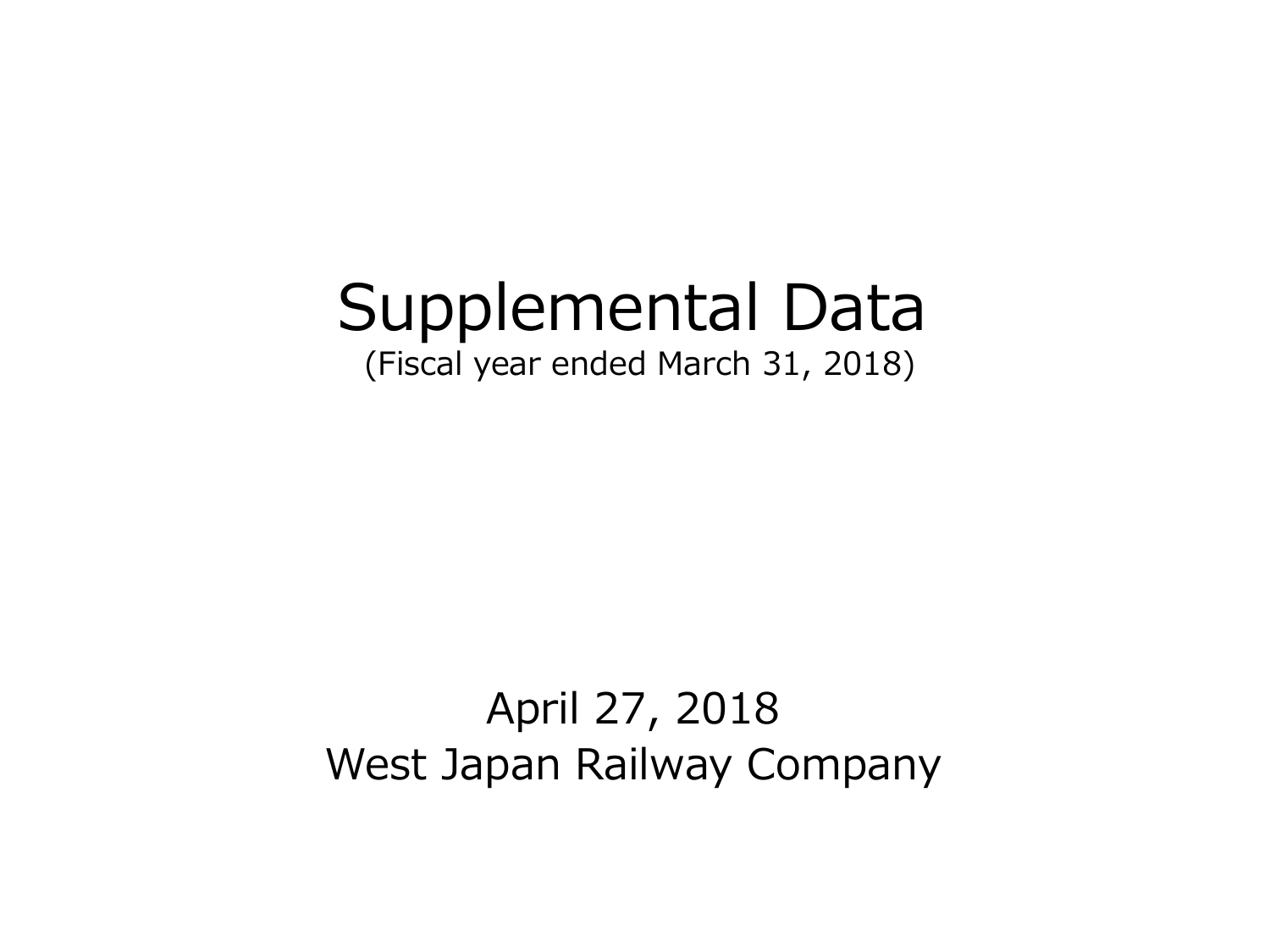# 1. Financial Highlights



¥Billions

|                                         | <b>Results</b> | YoY<br><b>Results</b> |                         |               | <b>Forecasts</b> | YoY                     |               |
|-----------------------------------------|----------------|-----------------------|-------------------------|---------------|------------------|-------------------------|---------------|
|                                         | FY2017.3       | FY2018.3              | Increase/<br>(Decrease) | $\frac{0}{0}$ | FY2019.3         | Increase/<br>(Decrease) | $\frac{0}{0}$ |
|                                         | A              | B                     | $B-A$                   | $B/A-1$       | $\mathsf C$      | $C - B$                 | $C/B-1$       |
| [Consolidated]                          |                |                       |                         |               |                  |                         |               |
| <b>Operating Revenues</b>               | 1,441.4        | 1,500.4               | 59.0                    | 4.1           | 1,525.5          | 25.0                    | 1.7           |
| Operating Income                        | 176.3          | 191.3                 | 14.9                    | 8.5           | 187.5            | (3.8)                   | (2.0)         |
| Recurring Profit                        | 160.7          | 177.7                 | 16.9                    | 10.6          | 174.0            | (3.7)                   | (2.1)         |
| Profit attributable to owners of parent | 91.2           | 110.4                 | 19.2                    | 21.0          | 111.0            | 0.5                     | 0.5           |
| [Non-Consolidated]                      |                |                       |                         |               |                  |                         |               |
| <b>Operating Revenues</b>               | 956.1          | 976.2                 | 20.1                    | 2.1           | 988.0            | 11.7                    | 1.2           |
| <b>Transportation Revenues</b>          | 849.6          | 867.8                 | 18.1                    | 2.1           | 878.0            | 10.1                    | 1.2           |
| <b>Operating Expenses</b>               | 820.6          | 831.9                 | 11.2                    | 1.4           | 843.0            | 11.0                    | 1.3           |
| Personnel costs                         | 223.3          | 221.4                 | (1.8)                   | (0.8)         | 217.0            | (4.4)                   | (2.0)         |
| Non personnel costs                     | 394.3          | 407.6                 | 13.2                    | 3.4           | 426.5            | 18.8                    | 4.6           |
| Energy costs                            | 40.5           | 44.0                  | 3.5                     | 8.7           | 46.5             | 2.4                     | 5.5           |
| Maintenance costs                       | 157.1          | 161.4                 | 4.2                     | 2.7           | 172.5            | 11.0                    | 6.8           |
| Miscellaneous costs                     | 196.6          | 202.1                 | 5.4                     | 2.8           | 207.5            | 5.3                     | 2.7           |
| Depreciation                            | 137.6          | 136.8                 | (0.8)                   | (0.6)         | 136.5            | (0.3)                   | (0.2)         |
| Operating Income                        | 135.4          | 144.3                 | 8.8                     | 6.6           | 145.0            | 0.6                     | 0.4           |
| Recurring Profit                        | 118.4          | 128.6                 | 10.1                    | 8.6           | 131.0            | 2.3                     | 1.8           |
| Net Income                              | 70.8           | 80.7                  | 9.9                     | 14.0          | 89.5             | 8.7                     | 10.8          |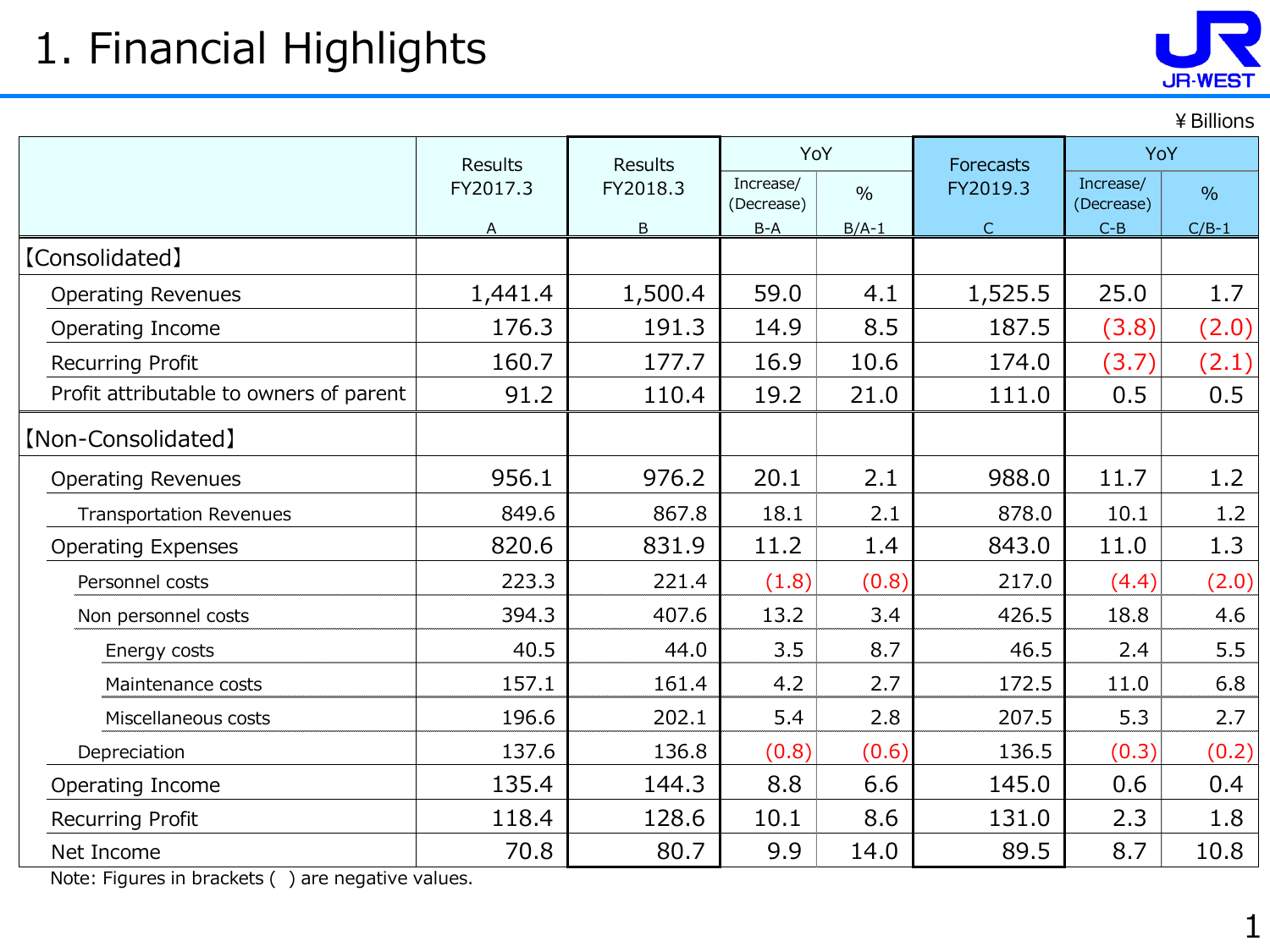# 2. Non-Consolidated Financial Results



¥Billions

|                                          | Results  | FY2018.3                    | YoY            |                         | Difference from the |                                  |
|------------------------------------------|----------|-----------------------------|----------------|-------------------------|---------------------|----------------------------------|
|                                          | FY2017.3 | Forecasts<br>(As of Jan 31) | <b>Results</b> | Increase/<br>(Decrease) | $\frac{0}{0}$       | forecasts<br>Increase/(Decrease) |
|                                          | A        | B                           | $\mathsf{C}$   | $C-A$                   | $C/A-1$             | $C - B$                          |
| <b>Operating Revenues</b>                | 956.1    | 972.0                       | 976.2          | 20.1                    | 2.1                 | 4.2                              |
| Transportation revenues                  | 849.6    | 864.0                       | 867.8          | 18.1                    | 2.1                 | 3.8                              |
| Other                                    | 106.4    | 108.0                       | 108.4          | 1.9                     | 1.9                 | 0.4                              |
| <b>Operating Expenses</b>                | 820.6    | 831.0                       | 831.9          | 11.2                    | 1.4                 | 0.9                              |
| Personnel costs                          | 223.3    | 220.5                       | 221.4          | (1.8)                   | (0.8)               | 0.9                              |
| Non personnel costs                      | 394.3    | 406.0                       | 407.6          | 13.2                    | 3.4                 | 1.6                              |
| Energy costs                             | 40.5     | 45.0                        | 44.0           | 3.5                     | 8.7                 | (0.9)                            |
| Maintenance costs                        | 157.1    | 160.0                       | 161.4          | 4.2                     | 2.7                 | 1.4                              |
| Miscellaneous costs                      | 196.6    | 201.0                       | 202.1          | 5.4                     | 2.8                 | 1.1                              |
| Rental payments, etc.                    | 30.2     | 30.5                        | 30.2           | (0.0)                   | (0.3)               | (0.2)                            |
| <b>Taxes</b>                             | 34.9     | 36.0                        | 35.7           | 0.7                     | 2.1                 | (0.2)                            |
| Depreciation                             | 137.6    | 138.0                       | 136.8          | (0.8)                   | (0.6)               | (1.1)                            |
| Operating Income                         | 135.4    | 141.0                       | 144.3          | 8.8                     | 6.6                 | 3.3                              |
| Non-operating revenues and expenses, net | (17.0)   | (16.0)                      | (15.7)         | 1.2                     | (7.6)               | 0.2                              |
| Non-operating revenues                   | 6.1      | 6.0                         | 6.2            | 0.0                     |                     | 0.2                              |
| Non-operating expenses                   | 23.1     | 22.0                        | 21.9           | (1.2)                   |                     | (0.0)                            |
| <b>Recurring Profit</b>                  | 118.4    | 125.0                       | 128.6          | 10.1                    | 8.6                 | 3.6                              |
| Extraordinary profit and loss, net       | (16.5)   | (3.0)                       | (9.2)          | 7.3                     |                     | (6.2)                            |
| Extraordinary profit                     | 18.3     |                             | 29.8           | 11.5                    |                     |                                  |
| Extraordinary loss                       | 34.9     |                             | 39.0           | 4.1                     |                     |                                  |
| Net Income                               | 70.8     | 84.5                        | 80.7           | 9.9                     | 14.0                | (3.7)                            |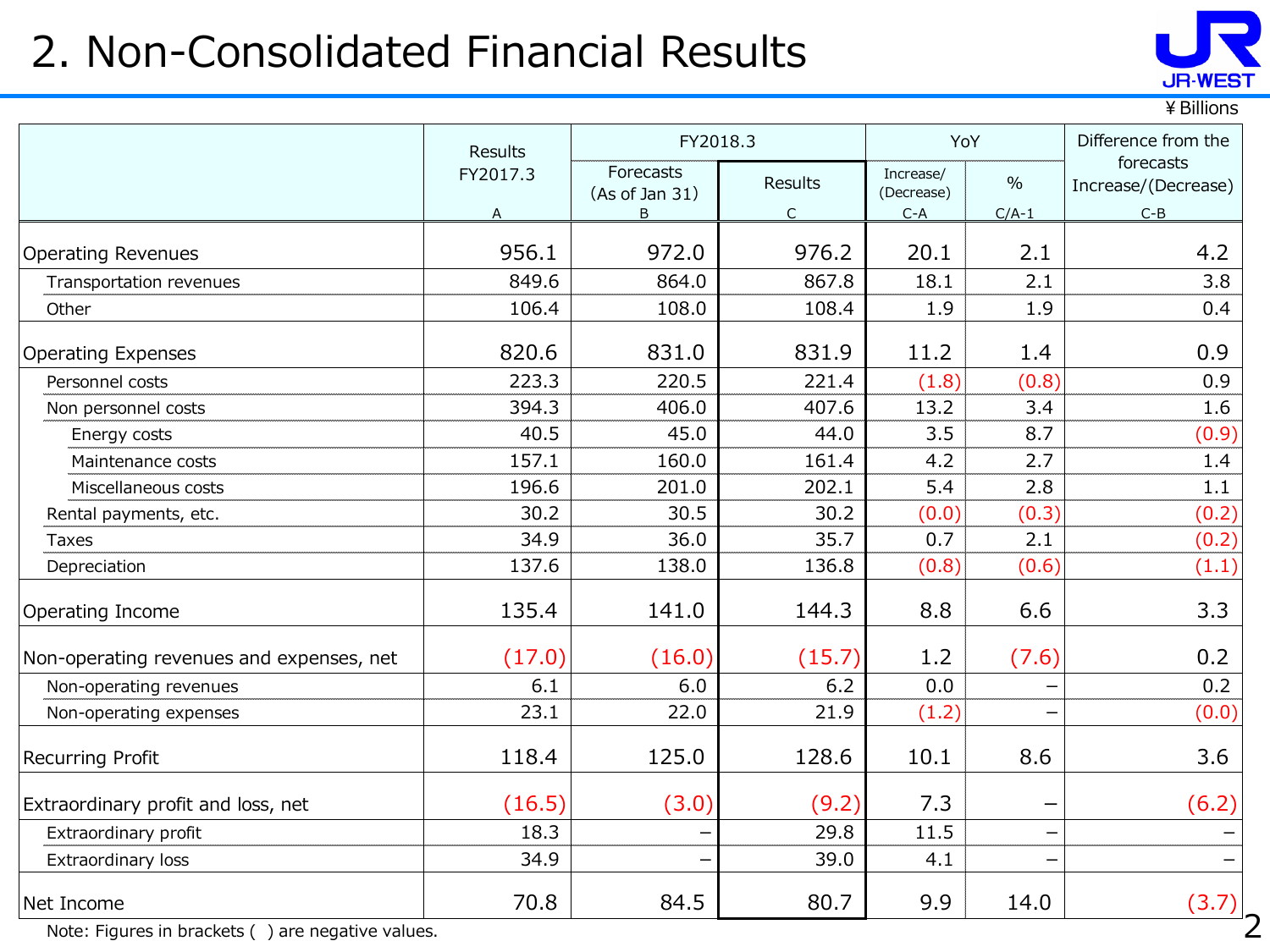### 3. Major Factors of Increase/Decrease in Transportation Revenues



¥Billions

|                    |       |        |                            | Results FY2018.3                                                                                               |        |
|--------------------|-------|--------|----------------------------|----------------------------------------------------------------------------------------------------------------|--------|
| Transportation     |       |        | YoY<br>Increase/(Decrease) | Major factors                                                                                                  |        |
| revenues           |       | Amount | $\frac{0}{0}$              |                                                                                                                | Amount |
|                    |       |        |                            | Fundamental trend 1.6%                                                                                         | 7.0    |
|                    |       |        |                            | Special factors                                                                                                |        |
|                    |       |        |                            | Rebound from Kumamoto Earthquake                                                                               | 2.7    |
|                    |       |        |                            | Golden Week, year-end/new-year period favorable                                                                | 1.1    |
| Shinkansen         | 447.7 | 13.1   | 3.0                        | Pattern of weekdays and weekends                                                                               | 0.8    |
|                    |       |        |                            | (three-consecutive holidays, multiple holidays interspersed with workdays)                                     |        |
|                    |       |        |                            | Inbound                                                                                                        | 0.3    |
|                    |       |        |                            | Snow damage                                                                                                    | 0.1    |
|                    |       |        |                            | etc.<br>Fundamental trend 0.9%                                                                                 | 2.6    |
|                    |       |        |                            | Special factors                                                                                                |        |
|                    |       | 3.9    | 1.3                        | Inbound                                                                                                        | 0.8    |
| Kansai Urban Area  |       |        |                            |                                                                                                                |        |
| (Kyoto-Osaka-      | 309.0 |        |                            | Golden Week, year-end/new-year period favorable                                                                | 0.3    |
| Kobe Area)         |       |        |                            | Pattern of weekdays and weekends<br>(three-consecutive holidays, multiple holidays interspersed with workdays) | 0.2    |
|                    |       |        |                            | <b>Seniors</b>                                                                                                 | 0.0    |
|                    |       |        |                            | Snow damage                                                                                                    | (0.3)  |
|                    |       |        |                            | etc.                                                                                                           |        |
|                    |       |        |                            | Fundamental trend 0.5%                                                                                         | 0.5    |
|                    |       |        |                            | Special factors                                                                                                |        |
|                    |       |        |                            | Golden Week, year-end/new-year period favorable                                                                | 0.2    |
| Other              | 111.0 | 1.0    | 0.9                        | Inbound                                                                                                        | 0.0    |
| lines              |       |        |                            | Seniors                                                                                                        | 0.0    |
|                    |       |        |                            | Pattern of weekdays and weekends                                                                               | 0.0    |
|                    |       |        |                            | (three-consecutive holidays, multiple holidays interspersed with workdays)                                     |        |
|                    |       |        |                            | Snow damage<br>etc.                                                                                            | (0.5)  |
| Conventional lines | 420.0 | 5.0    | 1.2                        |                                                                                                                |        |
| Total              | 867.8 | 18.1   | 2.1                        |                                                                                                                |        |
|                    |       |        |                            |                                                                                                                |        |

Note: Revenues from luggage transportation are omitted due to the small amount. Figures in brackets ( ) are negative values.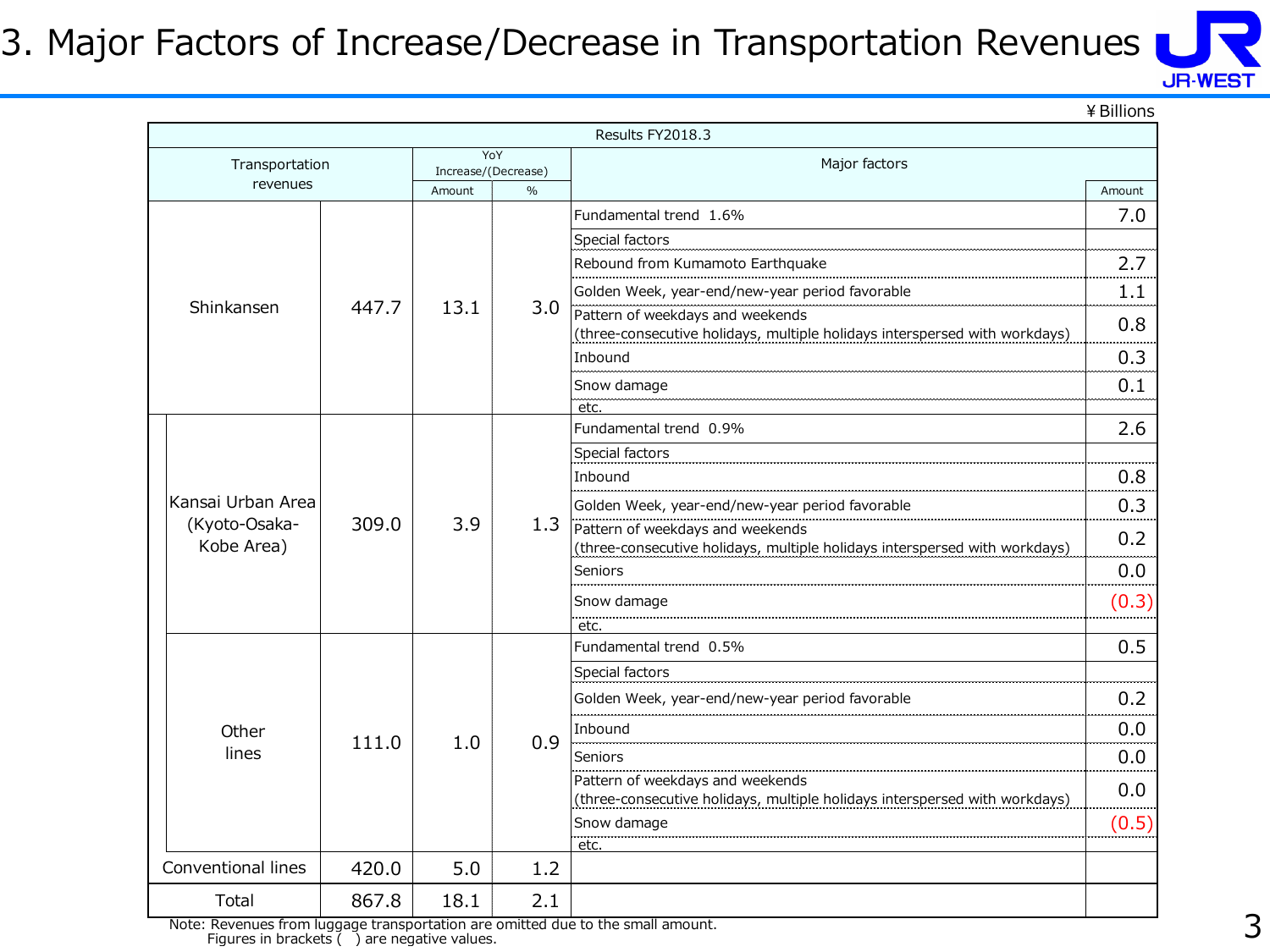### 4. Transportation Revenues and Passenger-Kilometers



| <b>Transportation Revenues</b>               |          |                                         |                    |                                    | Passenger-Kilometers |                    |                                         |          |                                    |          |                                  |                        |
|----------------------------------------------|----------|-----------------------------------------|--------------------|------------------------------------|----------------------|--------------------|-----------------------------------------|----------|------------------------------------|----------|----------------------------------|------------------------|
|                                              |          |                                         |                    |                                    |                      | ¥ Billions         |                                         |          |                                    |          | Millions of passenger-kilometers |                        |
|                                              |          | <b>Fiscal Year</b><br>$(4/1 \sim 3/31)$ |                    | 3 months (4Q)<br>$(1/1 \sim 3/31)$ |                      |                    | <b>Fiscal Year</b><br>$(4/1 \sim 3/31)$ |          | 3 months (40)<br>$(1/1 \sim 3/31)$ |          |                                  |                        |
|                                              | FY2017.3 | FY2018.3                                | YoY                | FY2017.3                           | FY2018.3             | YoY                | FY2017.3                                | FY2018.3 | YoY                                | FY2017.3 | FY2018.3                         | YoY                    |
| Total                                        | 849.6    | 867.8                                   | 18.1<br>2.1%       | 206.7                              | 208.5                | 1.8<br>0.9%        | 58,271                                  | 59,291   | 1,020<br>1.8%                      | 13,926   | 14,074                           | 147<br>1.1%            |
| Shinkansen                                   | 434.6    | 447.7                                   | 13.1<br>3.0%       | 104.4                              | 106.1                | 1.6<br>1.6%        | 20,348                                  | 21,022   | 674<br>3.3%                        | 4,871    | 4,958                            | 86<br>1.8%             |
| <b>Commuter Passes</b>                       | 10.2     | 10.7                                    | 0.5<br>5.0%        | 2.5                                | 2.6                  | 0.0<br>3.5%        | 815                                     | 846      | 30<br>3.8%                         | 197      | 204                              | $\overline{7}$<br>3.6% |
| Non-Commuter Passes                          | 424.3    | 436.9                                   | 12.6<br>3.0%       | 101.8                              | 103.4                | 1.6<br>1.6%        | 19,532                                  | 20,176   | 643<br>3.3%                        | 4,674    | 4,753                            | 79<br>1.7%             |
| <b>Conventional Lines</b>                    | 415.0    | 420.0                                   | 5.0<br>1.2%        | 102.2                              | 102.4                | 0.1<br>0.1%        | 37,923                                  | 38,269   | 345<br>0.9%                        | 9,054    | 9,115                            | 60<br>0.7%             |
| <b>Commuter Passes</b>                       | 141.5    | 142.0                                   | 0.5<br>0.4%        | 33.9                               | 34.0                 | 0.0<br>0.3%        | 22,723                                  | 22,831   | 108<br>0.5%                        | 5,283    | 5,301                            | 18<br>0.3%             |
| Non-Commuter Passes                          | 273.5    | 277.9                                   | 4.4<br>1.6%        | 68.3                               | 68.3                 | 0.0<br>0.1%        | 15,200                                  | 15,437   | 237<br>1.6%                        | 3,771    | 3,814                            | 42<br>1.1%             |
| Kansai Urban Area<br>(Kyoto-Osaka-Kobe Area) | 305.0    | 309.0                                   | 3.9<br>1.3%        | 74.8                               | 75.2                 | 0.3<br>0.5%        | 29,592                                  | 29,872   | 279<br>0.9%                        | 7,064    | 7,118                            | 54<br>0.8%             |
| <b>Commuter Passes</b>                       | 116.4    | 116.9                                   | 0.5<br>0.5%        | 28.0                               | 28.1                 | 0.1<br>0.4%        | 18,689                                  | 18,787   | 98<br>0.5%                         | 4,377    | 4,397                            | 19<br>0.4%             |
| Non-Commuter Passes                          | 188.5    | 192.0                                   | 3.4<br>1.8%        | 46.8                               | 47.0                 | 0.2<br>0.5%        | 10,903                                  | 11,084   | 181<br>1.7%                        | 2,686    | 2,721                            | 35<br>1.3%             |
| Other Lines                                  | 110.0    | 111.0                                   | 1.0<br>0.9%        | 27.3                               | 27.1                 | (0.2)<br>(0.8%)    | 8,330                                   | 8,397    | 66<br>0.8%                         | 1,990    | 1,997                            | 6<br>0.3%              |
| <b>Commuter Passes</b>                       | 25.1     | 25.1                                    | (0.0)<br>$(0.1\%)$ | 5.8                                | 5.8                  | (0.0)<br>(0.2%)    | 4,033                                   | 4,043    | 9<br>0.2%                          | 905      | 904                              | (0)<br>$(0.1\%)$       |
| Non-Commuter Passes                          | 84.9     | 85.9                                    | 1.0<br>1.2%        | 21.4                               | 21.2                 | (0.2)<br>$(1.0\%)$ | 4,297                                   | 4,353    | 56<br>1.3%                         | 1,085    | 1,092                            | $\overline{7}$<br>0.7% |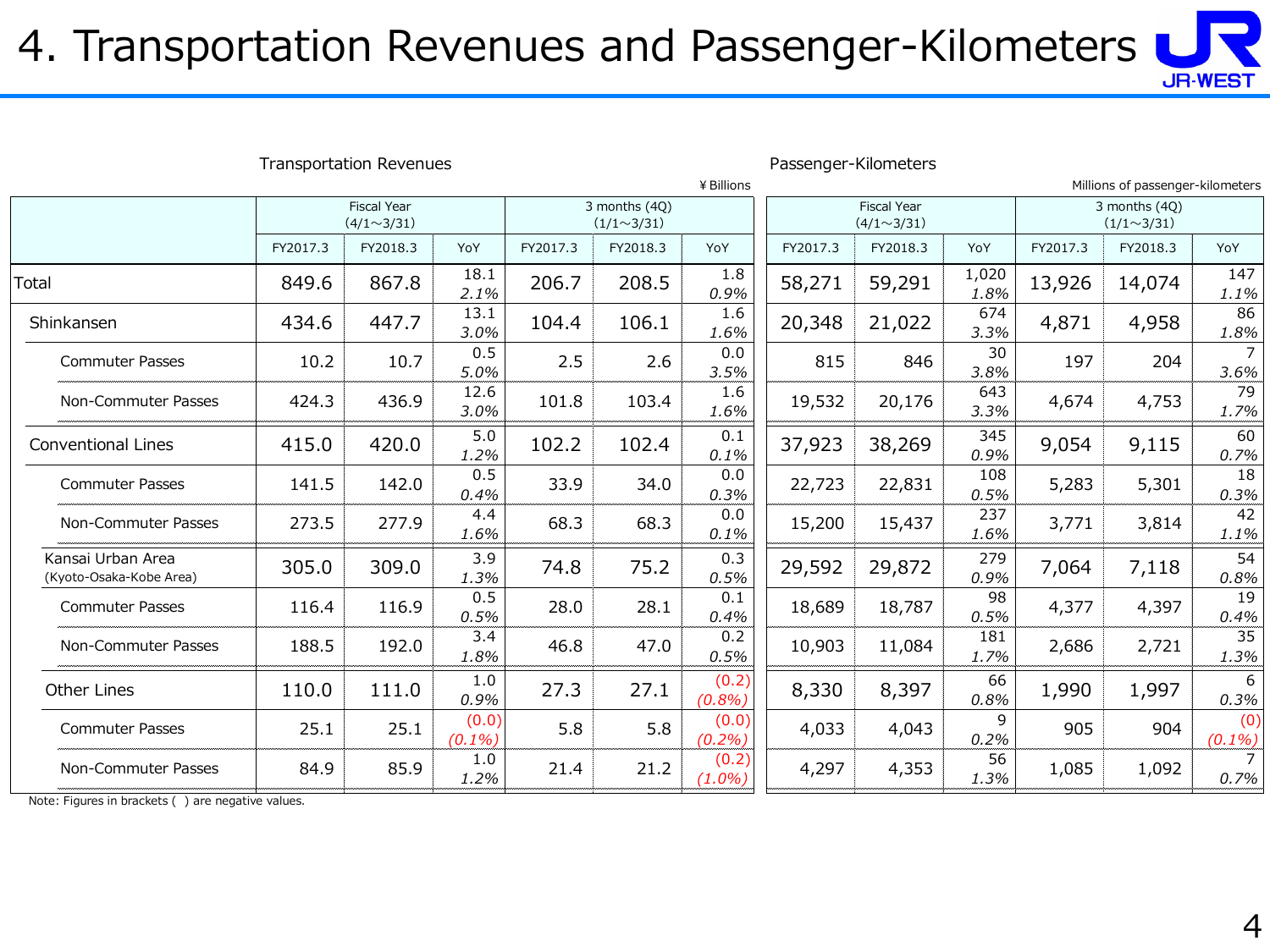#### 5. Major Factors of Increase/Decrease in Operating Expenses (Non-consolidated)



|                                  |       |                         |                  | ¥ Billions                                                                                |
|----------------------------------|-------|-------------------------|------------------|-------------------------------------------------------------------------------------------|
|                                  |       |                         | Results FY2018.3 |                                                                                           |
|                                  |       | YoY                     |                  |                                                                                           |
|                                  |       | Increase/<br>(Decrease) | $\frac{0}{0}$    | Major factors (YoY)                                                                       |
| Personnel costs                  | 221.4 | (1.8)                   |                  | $(0.8)$ . Difference in personnel, etc.                                                   |
| Energy costs                     | 44.0  | 3.5                     | 8.7              | · Increase in adjustment amount for fuel cost, etc.                                       |
| Maintenance costs                | 161.4 | 4.2                     | 2.7              | · Increase in externally funded construction, etc.                                        |
| Miscellaneous costs              | 202.1 | 5.4                     | 2.8              | · Increase in system-related costs<br>· Increase in adjustment amount for fuel cost, etc. |
| Rental Payments, etc             | 30.2  | (0.0)                   | (0.3)            |                                                                                           |
| <b>Taxes</b>                     | 35.7  | 0.7                     | 2.1              | ·Increase in fixed assets tax, etc.                                                       |
| Depreciation and<br>amortization | 136.8 | (0.8)                   |                  | $(0.6)$ Progress of depreciation and amortization, etc.                                   |
| Total                            | 831.9 | 11.2                    | 1.4              |                                                                                           |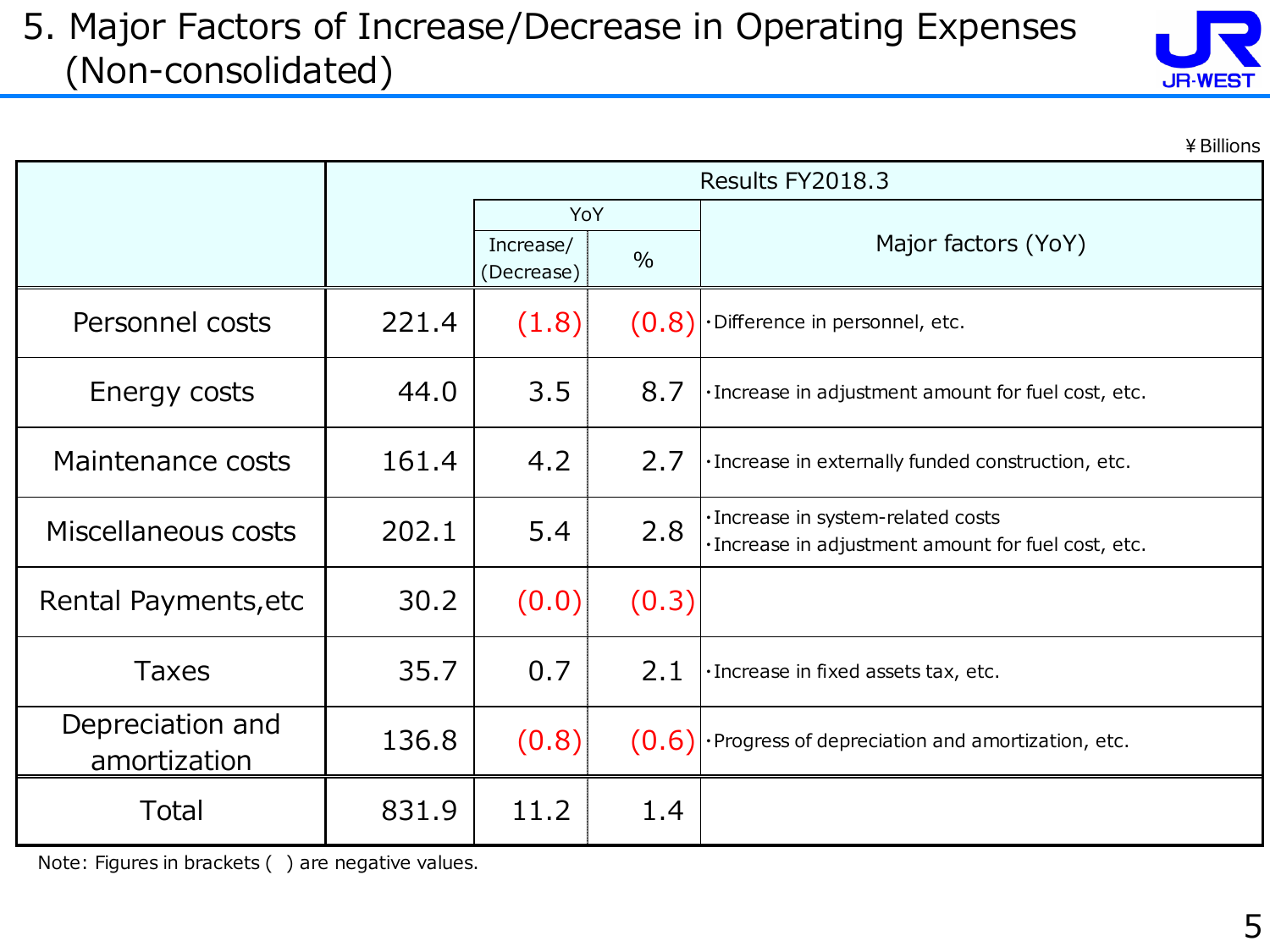

¥Billions

|                                          | <b>Results</b> | FY2018.3                         |                         | YoY                              |                          | Difference from<br>the forecasts |
|------------------------------------------|----------------|----------------------------------|-------------------------|----------------------------------|--------------------------|----------------------------------|
|                                          | FY2017.3<br>A  | Forecasts<br>(As of Jan 31)<br>B | Results<br>$\mathsf{C}$ | Increase/<br>(Decrease)<br>$C-A$ | $\frac{0}{0}$<br>$C/A-1$ | Increase/(Decrease)<br>$C - B$   |
| <b>Operating Revenues</b>                | 1,441.4        | 1,497.0                          | 1,500.4                 | 59.0                             | 4.1                      | 3.4                              |
| <b>Operating Expenses</b>                | 1,265.0        | 1,311.5                          | 1,309.0                 | 44.0                             | 3.5                      | (2.4)                            |
| Operating Income                         | 176.3          | 185.5                            | 191.3                   | 14.9                             | 8.5                      | 5.8                              |
| Non-operating revenues and expenses, net | (15.6)         | (15.0)                           | (13.5)                  | 2.0                              | (13.0)                   | 1.4                              |
| Non-operating revenues                   | 8.0            | 7.2                              | 9.0                     | 1.0                              |                          | 1.8                              |
| Non-operating expenses                   | 23.7           | 22.2                             | 22.6                    | (1.0)                            | $\overline{\phantom{0}}$ | 0.4                              |
| Recurring Profit                         | 160.7          | 170.5                            | 177.7                   | 16.9                             | 10.6                     | 7.2                              |
| Extraordinary profit and loss, net       | (23.0)         | (4.0)                            | (7.1)                   | 15.9                             |                          | (3.1)                            |
| Extraordinary profit                     | 19.6           |                                  | 32.8                    | 13.2                             | $\overline{\phantom{0}}$ |                                  |
| Extraordinary loss                       | 42.6           |                                  | 39.9                    | (2.6)                            |                          |                                  |
| Profit attributable to owners of parent  | 91.2           | 110.5                            | 110.4                   | 19.2                             | 21.0                     | (0.0)                            |
| Comprehensive Income                     | 92.0           |                                  | 114.1                   | 22.0                             | 24.0                     |                                  |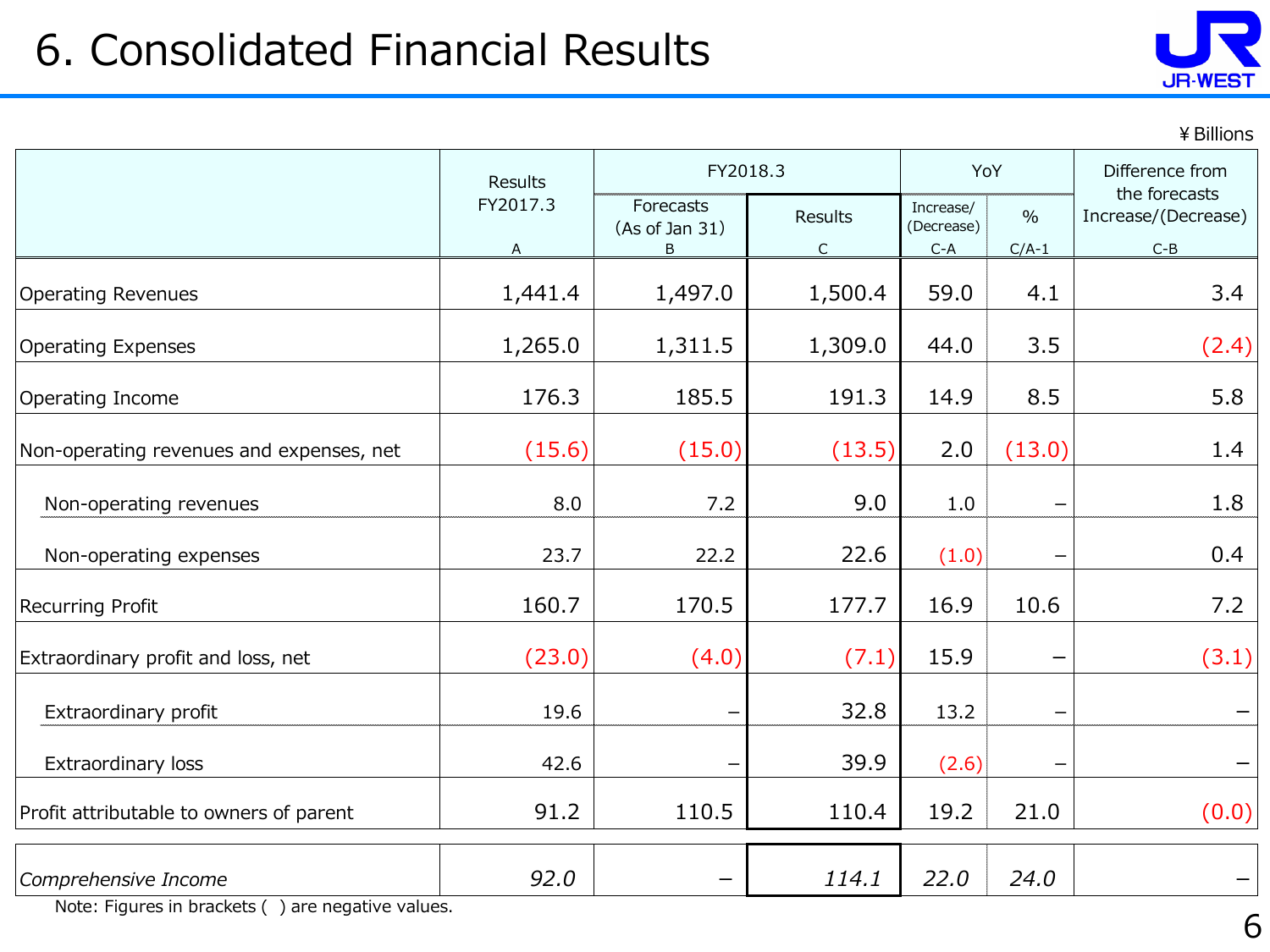#### 7. Consolidated Financial Results (Segment Information) **JR-WEST**

|                                                                 |          |                                    |              |                         |               | ¥ Billions                       |
|-----------------------------------------------------------------|----------|------------------------------------|--------------|-------------------------|---------------|----------------------------------|
|                                                                 |          | FY2018.3<br><b>Results</b>         |              | YoY                     |               | Difference from the              |
|                                                                 | FY2017.3 | <b>Forecasts</b><br>(As of Jan 31) | Results      | Increase/<br>(Decrease) | $\frac{0}{0}$ | forecasts<br>Increase/(Decrease) |
|                                                                 | Α        | B                                  | $\mathsf{C}$ | $C-A$                   | $C/A-1$       | $C-B$                            |
| Operating Revenues <sup>*1</sup>                                | 1,441.4  | 1,497.0                            | 1,500.4      | 59.0                    | 4.1           | 3.4                              |
| Transportation                                                  | 929.1    | 946.5                              | 950.8        | 21.7                    | 2.3           | 4.3                              |
| Retail                                                          | 233.9    | 240.8                              | 239.8        | 5.9                     | 2.5           | (0.9)                            |
| Sales of goods and food services                                | 152.5    | 162.2                              | 161.7        | 9.1                     | 6.0           | (0.4)                            |
| [Accommodation-oriented budget hotels] (restated) <sup>*2</sup> | [10.8]   | [11.7]                             | $[11.6]$     | [0.8]                   | [8.2]         | [(0.0)]                          |
| Department stores                                               | 73.4     | 70.6                               | 70.1         | (3.3)                   | (4.5)         | (0.4)                            |
| Real estate                                                     | 109.5    | 138.7                              | 139.6        | 30.0                    | 27.5          | 0.9                              |
| Shopping center                                                 | 60.5     | 59.1                               | 59.6         | (0.9)                   | (1.5)         | 0.5                              |
| Real estate lease and sale                                      | 47.2     | 77.7                               | 78.1         | 30.9                    | 65.5          | 0.4                              |
| [Real estate sale] (restated)                                   | [16.1]   | [34.9]                             | [35.0]       | [18.8]                  | [117.2]       | [0.0]                            |
| Other businesses                                                | 168.8    | 171.0                              | 170.0        | 1.2                     | 0.7           | (0.9)                            |
| Hotel                                                           | 36.2     | 35.9                               | 35.6         | (0.5)                   | (1.5)         | (0.2)                            |
| Nippon Travel Agency                                            | 42.0     | 41.0                               | 41.3         | (0.6)                   | (1.6)         | 0.3                              |
| Operating Income <sup>*1</sup>                                  | 176.3    | 185.5                              | 191.3        | 14.9                    | 8.5           | 5.8                              |
| Transportation                                                  | 121.7    | 127.1                              | 130.3        | 8.5                     | 7.0           | 3.2                              |
| Retail                                                          | 5.2      | 7.0                                | 7.2          | 2.0                     | 38.9          | 0.2                              |
| Sales of goods and food services                                | 5.1      | —                                  | 6.0          | 0.9                     | 18.3          |                                  |
| Department stores                                               | (0.1)    |                                    | 0.9          | 1.1                     |               |                                  |
| Real estate                                                     | 32.2     | 35.5                               | 35.7         | 3.5                     | 11.1          | 0.2                              |
| Shopping center                                                 | 9.6      | $\overline{\phantom{0}}$           | 8.7          | (0.9)                   | (9.9)         |                                  |
| Real estate lease and sale                                      | 11.6     | $\overline{\phantom{0}}$           | 17.3         | 5.7                     | 49.3          |                                  |
| Other businesses                                                | 20.4     | 19.0                               | 19.9         | (0.5)                   | (2.5)         | 0.9                              |
| Hotel                                                           | 2.4      |                                    | 1.9          | (0.5)                   | (20.4)        |                                  |
| Nippon Travel Agency                                            | 0.6      |                                    | 0.2          | (0.4)                   | (60.7)        |                                  |

Note: Figures in brackets ( ) are negative values.

\*1 The breakdowns of operating revenues and operating income by each segment are the sums of those of major subsidiaries.

\*2 Figures in brackets 【 】 are the sales of accommodation-oriented budget hotel, "VIA INN", sales, excluding Shimonoseki (non-consolidated), Asakusa (other business segment), and Hiroshima Kanayamacho (other business segment) locations.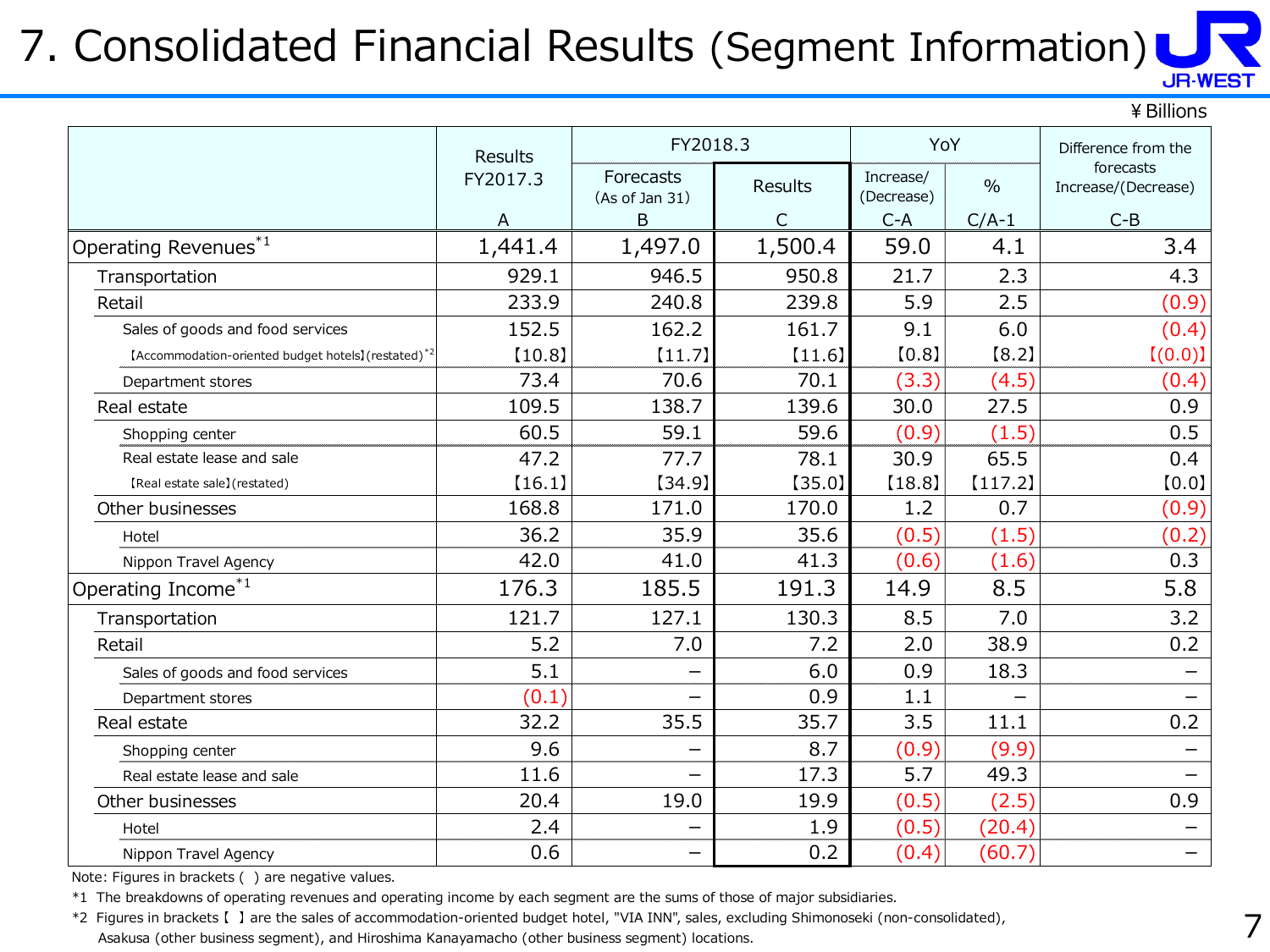#### 8. Major Factors of Increase/Decrease in Each Segment



 $\angle$  Billions

|                         |                      |                           |       | Results FY2018.3        |               |                                                                                                       |  |  |
|-------------------------|----------------------|---------------------------|-------|-------------------------|---------------|-------------------------------------------------------------------------------------------------------|--|--|
|                         |                      |                           |       | YoY                     |               |                                                                                                       |  |  |
|                         |                      |                           |       | Increase/<br>(Decrease) | $\frac{0}{0}$ | Major factors (YoY)                                                                                   |  |  |
|                         | Sales of goods       | <b>Operating Revenues</b> | 161.7 | 9.1                     | 6.0           | Seven-Eleven allied stores favorable, etc.                                                            |  |  |
| Retail                  | and food services    | Operating Income          | 6.0   | 0.9                     | 18.3          |                                                                                                       |  |  |
|                         | Department stores    | Operating Revenues        | 70.1  | (3.3)                   | (4.5)         | Cessation of operations at the B1 and B2 levels of<br>the Osaka Store                                 |  |  |
|                         |                      | Operating Income          | 0.9   | 1.1                     |               | ·Improved earnings due to cessation of operations<br>at the B1 and B2 levels of the Osaka Store, etc. |  |  |
|                         | Shopping center      | <b>Operating Revenues</b> | 59.6  | (0.9)                   | (1.5)         | ·Closure of directly-operated stores, etc.                                                            |  |  |
| Real estate             |                      | Operating Income          | 8.7   | (0.9)                   | (9.9)         | ·Renovation of the B1 and B2 levels at LUCUA 1100, etc.                                               |  |  |
|                         | Real estate lease    | <b>Operating Revenues</b> | 78.1  | 30.9                    | 65.5          | ·New consolidation of Ryoju Properties, increase in number                                            |  |  |
|                         | and sale             | Operating Income          | 17.3  | 5.7                     | 49.3          | of residences sold, etc.                                                                              |  |  |
|                         | Hotel                | Operating Revenues        | 35.6  | (0.5)                   | (1.5)         |                                                                                                       |  |  |
| <b>Other Businesses</b> |                      | Operating Income          | 1.9   | (0.5)                   | (20.4)        |                                                                                                       |  |  |
|                         |                      | <b>Operating Revenues</b> | 41.3  | (0.6)                   | (1.6)         |                                                                                                       |  |  |
|                         | Nippon travel agency | Operating Income          | 0.2   | (0.4)                   | (60.7)        |                                                                                                       |  |  |

Note: Figures in brackets ( ) are negative values.

 $*$  Operating revenues are the revenues from third parties ( = customers).

The breakdowns of operating revenues by each segment are the sums of revenues of major subsidiaries.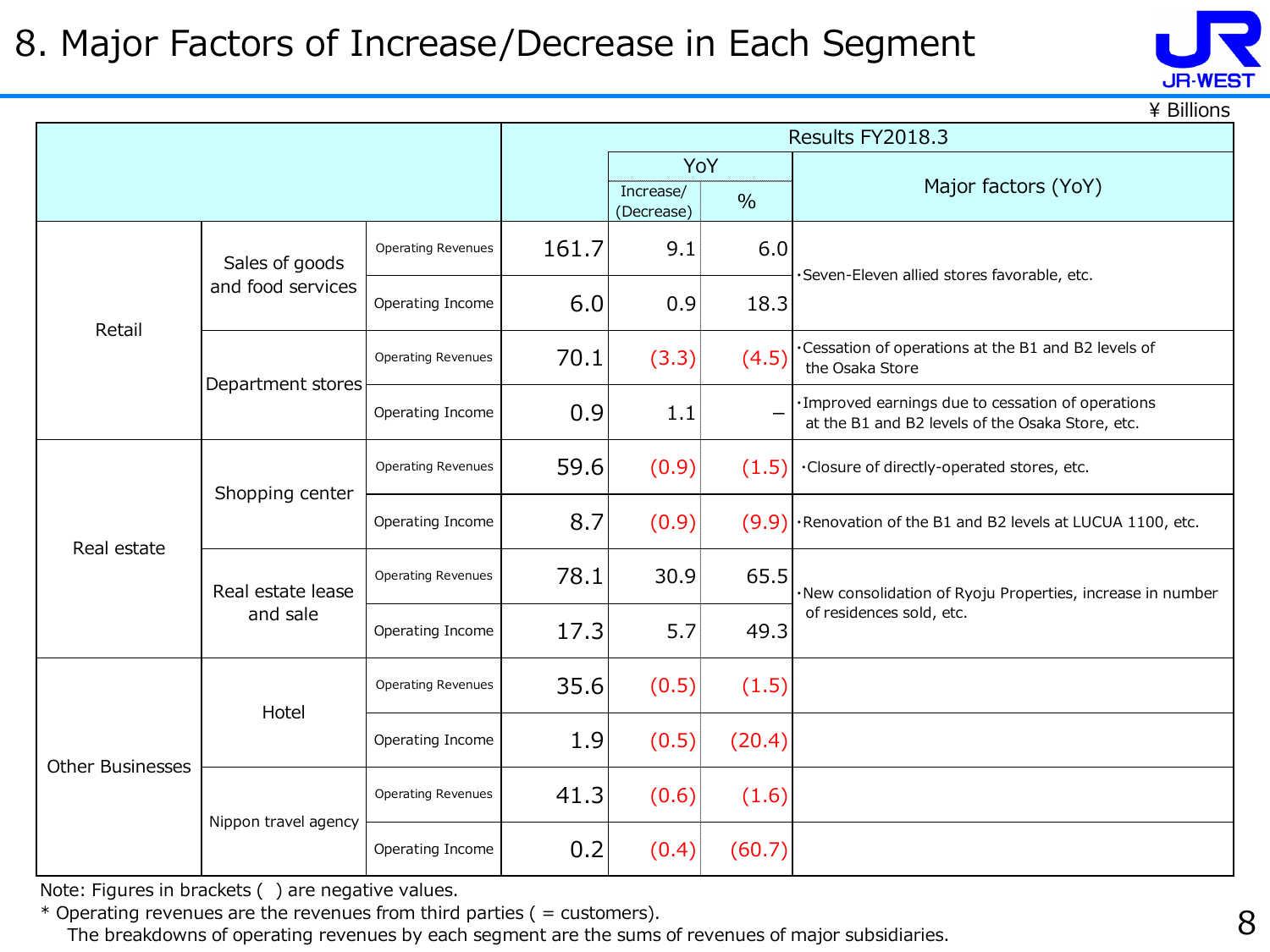### 9. Consolidated Financial Situation and Statements of Cash Flows



|                                        |                         |                         | ¥ Billions                               |
|----------------------------------------|-------------------------|-------------------------|------------------------------------------|
|                                        | As of March 31,<br>2017 | As of March 31,<br>2018 | <b>Difference</b><br>increase/(decrease) |
|                                        | A                       | B                       | $B-A$                                    |
| Assets                                 | 3,007.8                 | 3,072.9                 | 65.1                                     |
| Liabilities                            | 1,975.2                 | 1,956.6                 | (18.5)                                   |
| Net assets                             | 1,032.6                 | 1,116.3                 | 83.6                                     |
| Balance of Long-term Debt and Payables | 1,037.9                 | 1,032.2                 | (5.6)                                    |
| [Average interest rate (%) ]           | $[1.97]$                | [1.86]                  | [(0.11)]                                 |
| Shinkansen Purchase Liability          | 104.6                   | 103.8                   | (0.8)                                    |
| [Average interest rate (%) ]           | [6.55]                  | [6.55]                  | $[-]$                                    |
| <b>Bonds</b>                           | 534.9                   | 524.9                   | (9.9)                                    |
| [Average interest rate (%) ]           | [1.75]                  | [1.58]                  | [(0.17)]                                 |
| Equity ratio $(\%)$                    | 31.3                    | 33.2                    | 1.9                                      |
| Net assets per share $(4)$             | 4,857.50                | 5,273.42                | 415.92                                   |

|                                                    | Results<br>FY2017.3<br>A | <b>Results</b><br>FY2018.3<br>B | YoY<br>increase/(decrease)<br>$B-A$ |
|----------------------------------------------------|--------------------------|---------------------------------|-------------------------------------|
| Cash flows from operating activities               | 234.1                    | 275.1                           | 40.9                                |
| Cash flows from investing activities               | (295.8)                  | (166.3)                         | 129.4                               |
| Free cash flows                                    | (61.6)                   | 108.7                           | 170.4                               |
| Cash flows from financing activities               | 44.3                     | (71.4)                          | (115.7)                             |
| Change in cash and cash equivalents, net           | (17.3)                   | 38.1                            | 55.4                                |
| Cash and cash equivalents at the end of the period | 63.3                     | 101.4                           | 38.1                                |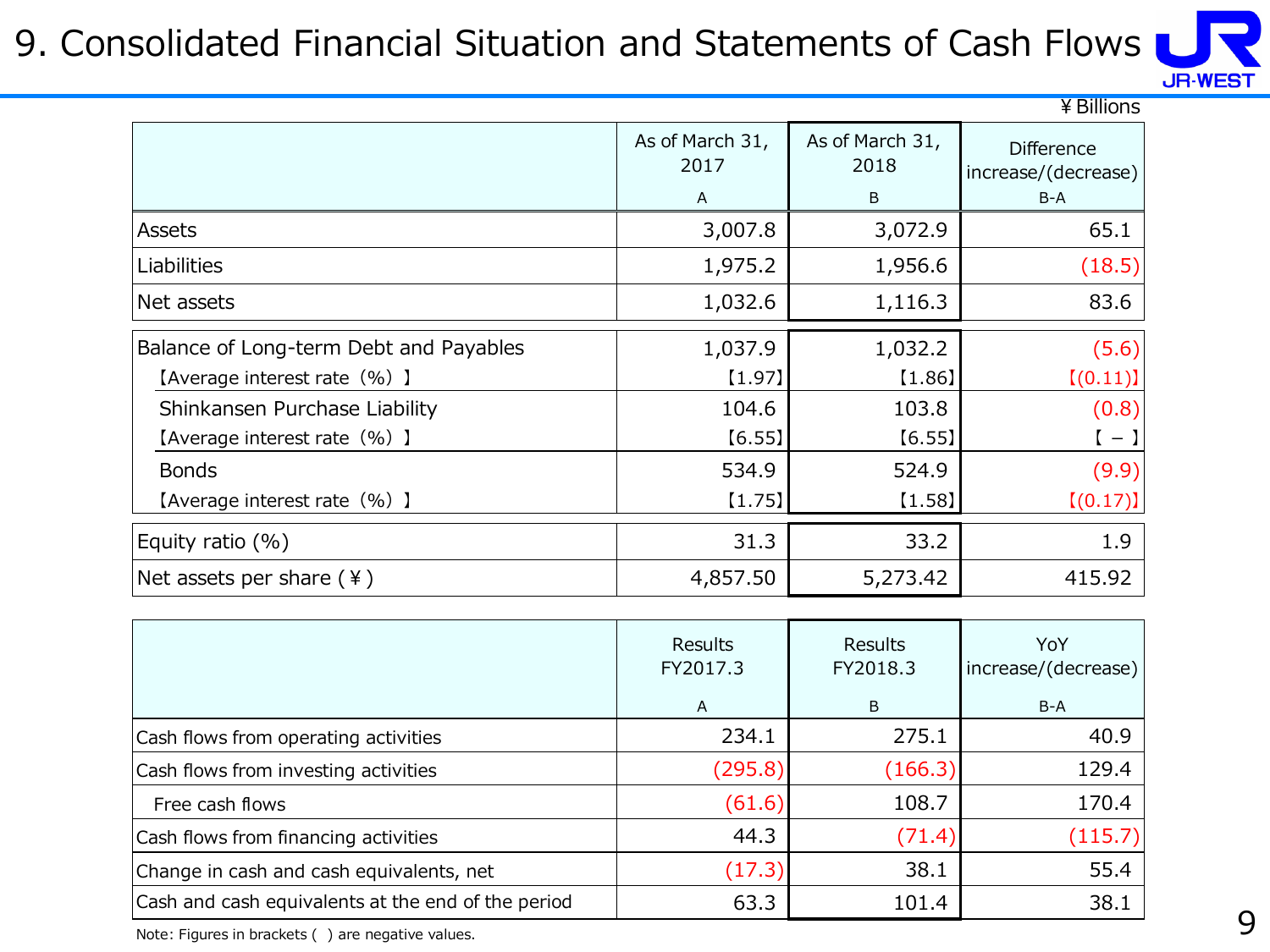# 10. Non-Consolidated Financial Forecasts



¥Billions

|                                          | <b>Results</b> | Forecasts | YoY                     |               |
|------------------------------------------|----------------|-----------|-------------------------|---------------|
|                                          | FY2018.3       | FY2019.3  | Increase/<br>(Decrease) | $\frac{0}{0}$ |
|                                          | А              | B         | $B-A$                   | $B/A-1$       |
| <b>Operating Revenues</b>                | 976.2          | 988.0     | 11.7                    | 1.2           |
| Transportation revenues                  | 867.8          | 878.0     | 10.1                    | 1.2           |
| Other                                    | 108.4          | 110.0     | 1.5                     | 1.5           |
| <b>Operating Expenses</b>                | 831.9          | 843.0     | 11.0                    | 1.3           |
| Personnel costs                          | 221.4          | 217.0     | (4.4)                   | (2.0)         |
| Non personnel costs                      | 407.6          | 426.5     | 18.8                    | 4.6           |
| Energy costs                             | 44.0           | 46.5      | 2.4                     | 5.5           |
| Maintenance costs                        | 161.4          | 172.5     | 11.0                    | 6.8           |
| Miscellaneous costs                      | 202.1          | 207.5     | 5.3                     | 2.7           |
| Rental payments, etc.                    | 30.2           | 27.5      | (2.7)                   | (9.0)         |
| Taxes                                    | 35.7           | 35.5      | (0.2)                   | (0.7)         |
| Depreciation                             | 136.8          | 136.5     | (0.3)                   | (0.2)         |
| Operating Income                         | 144.3          | 145.0     | 0.6                     | 0.4           |
| Non-operating revenues and expenses, net | (15.7)         | (14.0)    | 1.7                     | (10.9)        |
| Non-operating revenues                   | 6.2            | 7.5       | 1.2                     |               |
| Non-operating expenses                   | 21.9           | 21.5      | (0.4)                   |               |
| <b>Recurring Profit</b>                  | 128.6          | 131.0     | 2.3                     | 1.8           |
| Extraordinary profit and loss, net       | (9.2)          | (2.0)     | 7.2                     |               |
| Extraordinary profit                     | 29.8           |           |                         |               |
| Extraordinary loss                       | 39.0           |           |                         |               |
| Net Income                               | 80.7           | 89.5      | 8.7                     | 10.8          |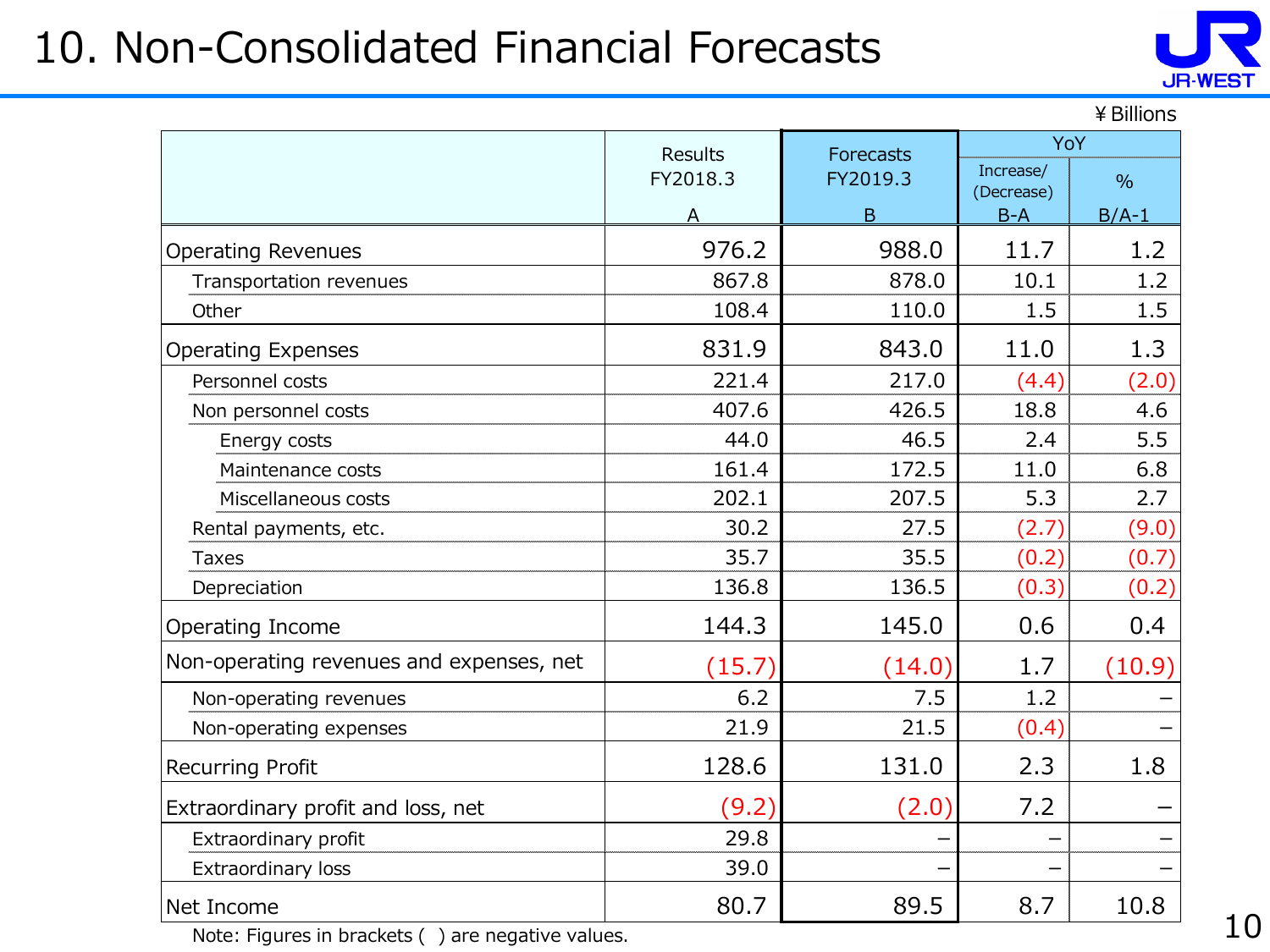### 11. Transportation Revenue Forecasts



¥Billions

|  | Forecasts FY2019.3    |       |                     |               |                                   |        |  |  |  |  |
|--|-----------------------|-------|---------------------|---------------|-----------------------------------|--------|--|--|--|--|
|  | Transportation        |       | Increase/(Decrease) | YoY           | Major factors                     |        |  |  |  |  |
|  | revenues              |       | Amount              | $\frac{0}{0}$ |                                   | Amount |  |  |  |  |
|  |                       |       |                     |               | Fundamental trend 1.0%            | 4.3    |  |  |  |  |
|  |                       |       |                     |               | Special factors                   |        |  |  |  |  |
|  | Shinkansen            | 454.7 | 7.0                 | 1.6           | ·Inbound                          | 1.5    |  |  |  |  |
|  |                       |       |                     |               | ·Pattern of weekdays and weekends | 0.5    |  |  |  |  |
|  |                       |       |                     |               | ·Rebound from snow damage         | (0.1)  |  |  |  |  |
|  |                       |       |                     |               | etc.                              |        |  |  |  |  |
|  |                       | 312.0 |                     |               | Fundamental trend 0.0%            | 0.1    |  |  |  |  |
|  | Kansai Urban          |       |                     |               | Special factors                   |        |  |  |  |  |
|  | Area<br>(Kyoto-Osaka- |       | 3.0                 | 1.0           | ·Inbound                          | 1.3    |  |  |  |  |
|  |                       |       |                     |               | ·Rebound from snow damage         | 0.3    |  |  |  |  |
|  | Kobe Area)            |       |                     |               | ·Pattern of weekdays and weekends | 0.0    |  |  |  |  |
|  |                       |       |                     |               | etc.                              |        |  |  |  |  |
|  |                       |       |                     |               | Fundamental trend (0.7%)          | (0.8)  |  |  |  |  |
|  |                       |       |                     |               | Special factors                   |        |  |  |  |  |
|  | Other                 | 111.1 | 0.0                 | 0.1           | ·Rebound from snow damage         | 0.5    |  |  |  |  |
|  | lines                 |       |                     |               | ·Inbound                          | 0.3    |  |  |  |  |
|  |                       |       |                     |               | ·Pattern of weekdays and weekends | 0.0    |  |  |  |  |
|  |                       |       |                     |               | etc.                              |        |  |  |  |  |
|  | Conventional lines    | 423.2 | 3.1                 | 0.7           |                                   |        |  |  |  |  |
|  | Total                 | 878.0 | 10.1                | 1.2           |                                   |        |  |  |  |  |

Note: Revenues from luggage transportation are omitted due to the small amount. Figures in brackets ( ) are negative values.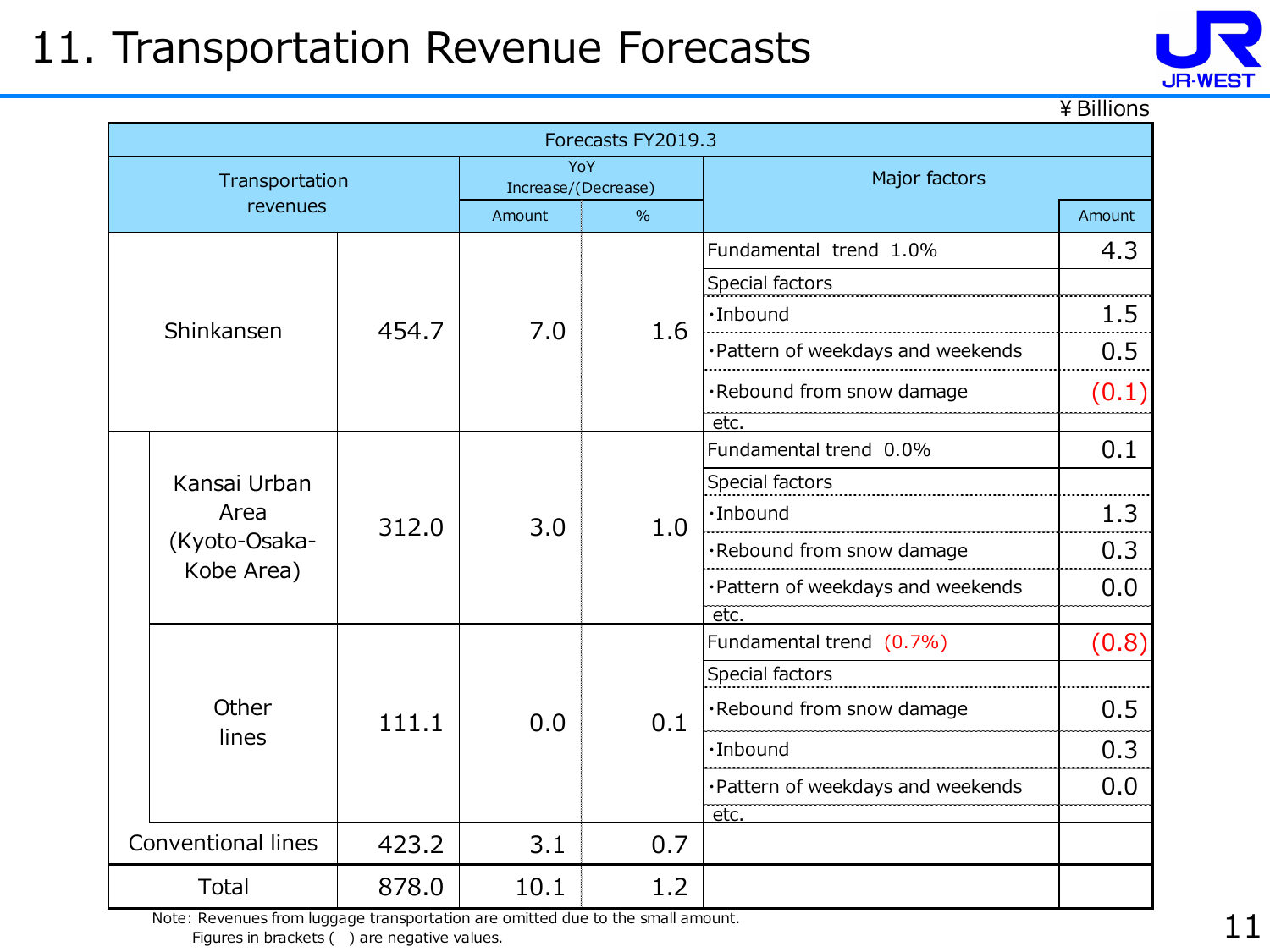#### 12. Operating Expenses Forecasts (Non-Consolidated) **JR-WES**

¥Billions

|                                  | Forecasts FY2019.3 |                         |               |                                                                                                                             |  |
|----------------------------------|--------------------|-------------------------|---------------|-----------------------------------------------------------------------------------------------------------------------------|--|
|                                  |                    | YoY                     |               |                                                                                                                             |  |
|                                  |                    | Increase/<br>(Decrease) | $\frac{0}{0}$ | Major factors (YoY)                                                                                                         |  |
| Personnel costs                  | 217.0              | (4.4)                   | (2.0)         | ·Difference in personnel, etc.                                                                                              |  |
| Energy costs                     | 46.5               | 2.4                     | 5.5           | · Increase in adjustment amount for fuel cost, etc.                                                                         |  |
| Maintenance costs                | 172.5              | 11.0                    | 6.8           | · Increase in removal work, etc., accompanying capital expenditures<br>· Increase in maintenance costs for structures, etc. |  |
| Miscellaneous costs              | 207.5              | 5.3                     | 2.7           | · Increase in system-related costs<br>· Increase in adjustment amount for fuel cost, etc.                                   |  |
| Rental Payments, etc             | 27.5               | (2.7)                   | (9.0)         | · JR Tozai Line, etc.                                                                                                       |  |
| <b>Taxes</b>                     | 35.5               | (0.2)                   | (0.7)         |                                                                                                                             |  |
| Depreciation and<br>amortization | 136.5              | (0.3)                   | (0.2)         |                                                                                                                             |  |
| Total                            | 843.0              | 11.0                    | 1.3           |                                                                                                                             |  |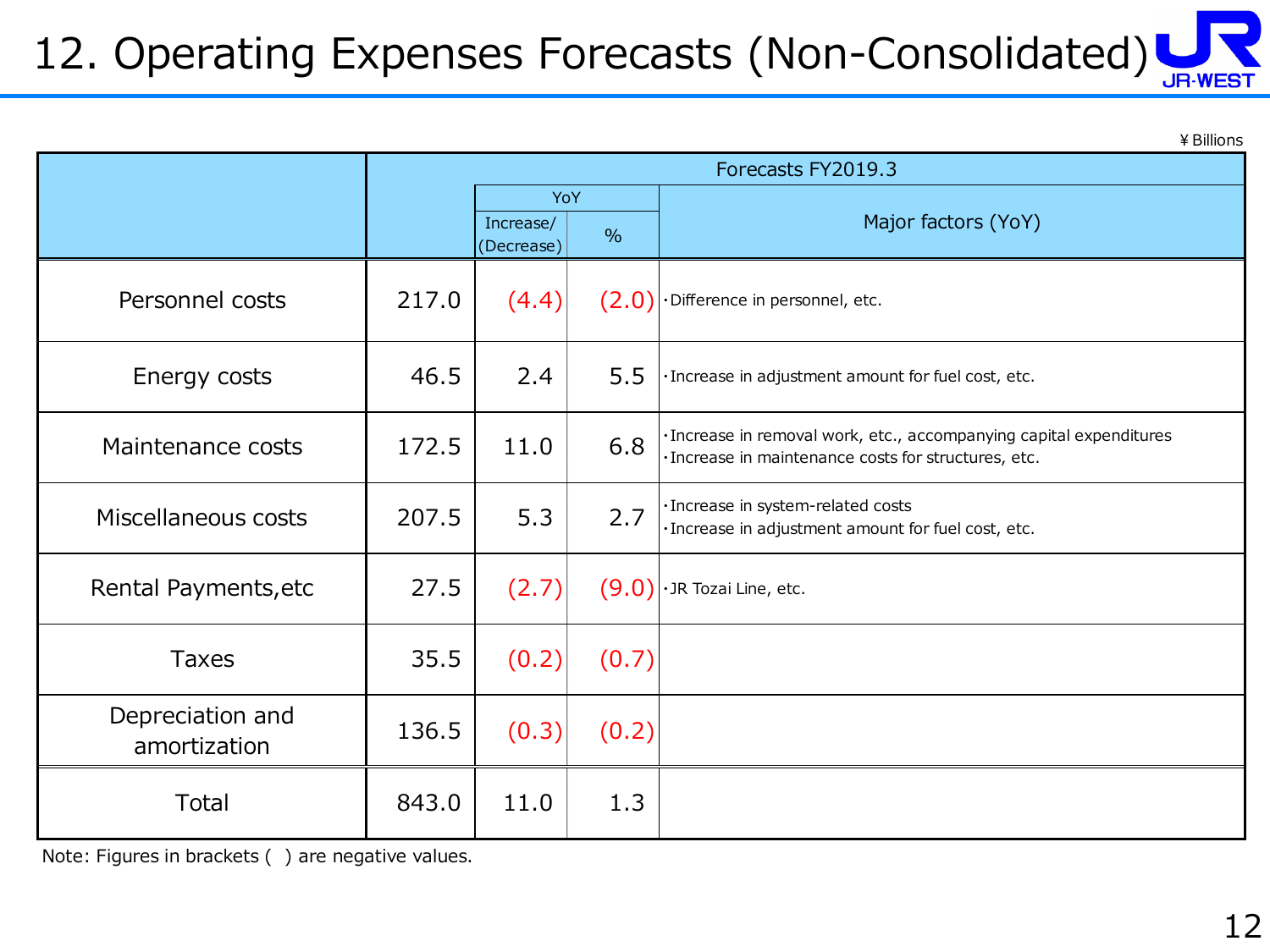# 13. Consolidated Financial Forecasts



#### ¥Billions

|                                          | <b>Results</b> | <b>Forecasts</b> | YoY                     |               |
|------------------------------------------|----------------|------------------|-------------------------|---------------|
|                                          | FY2018.3       | FY2019.3         | Increase/<br>(Decrease) | $\frac{0}{0}$ |
|                                          | A              | B                | $B-A$                   | $B/A-1$       |
| <b>Operating Revenues</b>                | 1,500.4        | 1,525.5          | 25.0                    | 1.7           |
| <b>Operating Expenses</b>                | 1,309.0        | 1,338.0          | 28.9                    | 2.2           |
| Operating Income                         | 191.3          | 187.5            | (3.8)                   | (2.0)         |
| Non-operating revenues and expenses, net | (13.5)         | (13.5)           | 0.0                     | (0.6)         |
| Non-operating revenues                   | 9.0            | 8.6              | (0.4)                   |               |
| Non-operating expenses                   | 22.6           | 22.1             | (0.5)                   |               |
| <b>Recurring Profit</b>                  | 177.7          | 174.0            | (3.7)                   | (2.1)         |
| Extraordinary profit and loss, net       | (7.1)          | (7.0)            | 0.1                     |               |
| Extraordinary profit                     | 32.8           |                  |                         |               |
| Extraordinary loss                       | 39.9           |                  |                         |               |
| Profit attributable to owners of parent  | 110.4          | 111.0            | 0.5                     | 0.5           |
| Net income per share $(4)$               | 570.72         | 573.33           |                         |               |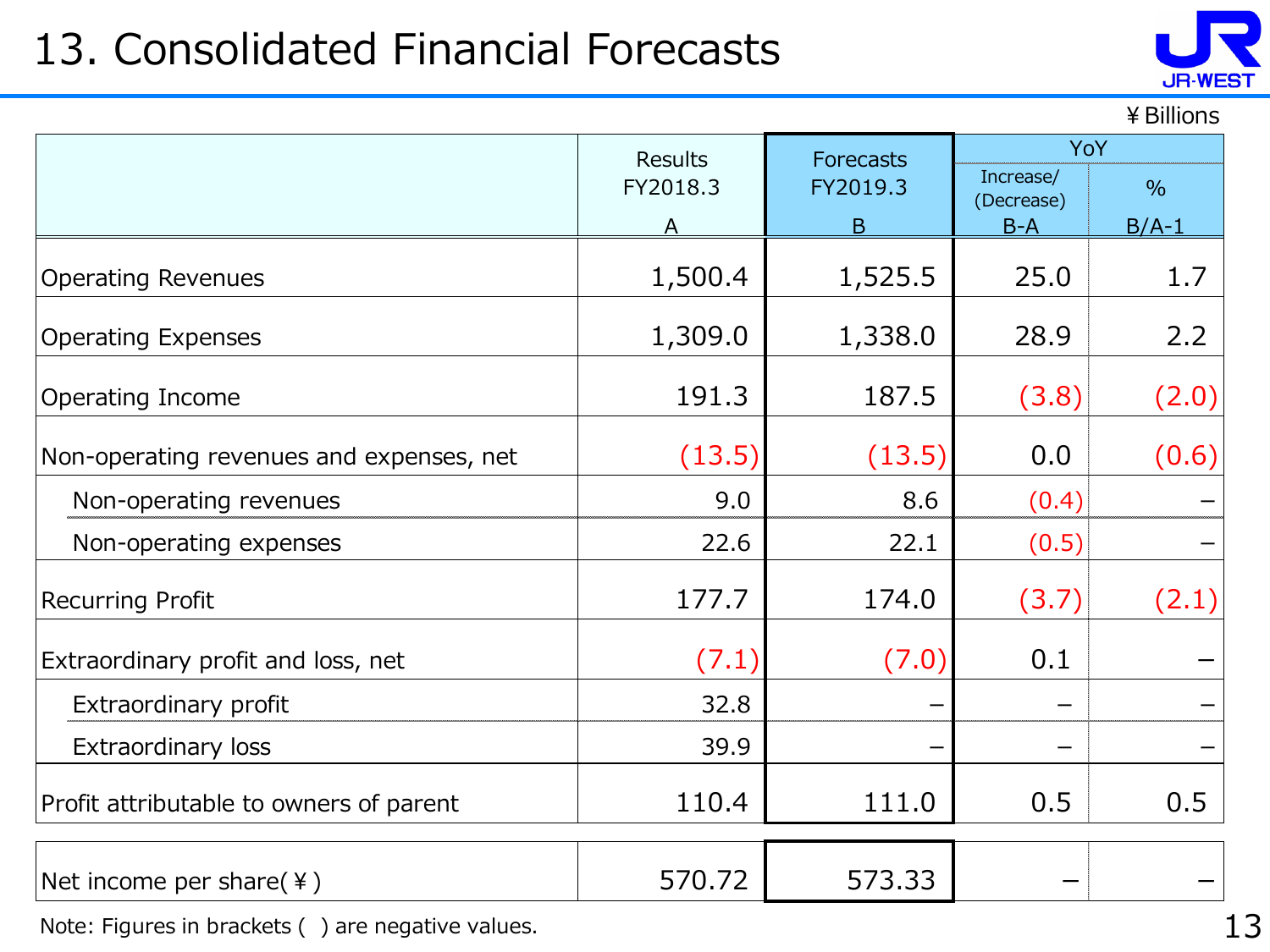#### 14. Consolidated Financial Forecasts (Segment Information) **JR-WEST**

| ¥ Billions                                                      |                |                  |            |               |  |  |  |  |
|-----------------------------------------------------------------|----------------|------------------|------------|---------------|--|--|--|--|
|                                                                 | <b>Results</b> | <b>Forecasts</b> | Increase/  | YoY           |  |  |  |  |
|                                                                 | FY2018.3       | FY2019.3         | (Decrease) | $\frac{0}{0}$ |  |  |  |  |
|                                                                 | A              | B                | $B-A$      | $B/A-1$       |  |  |  |  |
| Operating Revenues $^{\ast1}$                                   | 1,500.4        | 1,525.5          | 25.0       | 1.7           |  |  |  |  |
| Transportation                                                  | 950.8          | 962.0            | 11.1       | 1.2           |  |  |  |  |
| Retail                                                          | 239.8          | 244.8            | 4.9        | 2.1           |  |  |  |  |
| Sales of goods and food services                                | 161.7          | 167.0            | 5.2        | 3.3           |  |  |  |  |
| [Accommodation-oriented budget hotels] (restated) <sup>*2</sup> | [11.6]         | [12.7]           | [1.0]      | [9.0]         |  |  |  |  |
| Department stores                                               | 70.1           | 69.1             | (1.0)      | (1.4)         |  |  |  |  |
| Real estate                                                     | 139.6          | 147.8            | 8.1        | 5.8           |  |  |  |  |
| Shopping center                                                 | 59.6           | 60.7             | 1.0        | 1.8           |  |  |  |  |
| Real estate lease and sale                                      | 78.1           | 85.1             | 6.9        | 9.0           |  |  |  |  |
| [Real estate sale] (restated)                                   | [35.0]         | [40.7]           | [5.7]      | [16.4]        |  |  |  |  |
| Other businesses                                                | 170.0          | 170.9            | 0.8        | 0.5           |  |  |  |  |
| Hotel                                                           | 35.6           | 36.1             | 0.4        | 1.3           |  |  |  |  |
| Nippon Travel Agency                                            | 41.3           | 41.9             | 0.5        | 1.3           |  |  |  |  |
| Operating Income <sup>*1</sup>                                  | 191.3          | 187.5            | (3.8)      | (2.0)         |  |  |  |  |
| Transportation                                                  | 130.3          | 130.6            | 0.2        | 0.2           |  |  |  |  |
| Retail                                                          | 7.2            | 5.7              | (1.5)      | (21.9)        |  |  |  |  |
| Sales of goods and food services                                | 6.0            | 4.4              | (1.6)      | (27.7)        |  |  |  |  |
| Department stores                                               | 0.9            | 1.0              | 0.0        | 1.1           |  |  |  |  |
| Real estate                                                     | 35.7           | 33.4             | (2.3)      | (6.7)         |  |  |  |  |
| Shopping center                                                 | 8.7            | 8.5              | (0.2)      | (2.5)         |  |  |  |  |
| Real estate lease and sale                                      | 17.3           | 15.6             | (1.7)      | (10.3)        |  |  |  |  |
| Other businesses                                                | 19.9           | 21.1             | 1.1        | 5.7           |  |  |  |  |
| Hotel                                                           | 1.9            | 1.4              | (0.5)      | (29.5)        |  |  |  |  |
| Nippon Travel Agency                                            | 0.2            | 0.3              | 0.0        | 9.6           |  |  |  |  |

Note: Figures in brackets ( ) are negative values.

\*1 The breakdowns of operating revenues and operating income by each segment are the sums of those of major subsidiaries.

\*2 Figures in brackets 【 】 are the sales of accommodation-oriented budget hotel, "VIA INN", sales, excluding Shimonoseki (non-consolidated), Asakusa (other business segment), and Hiroshima Kanayamacho (other business segment) locations.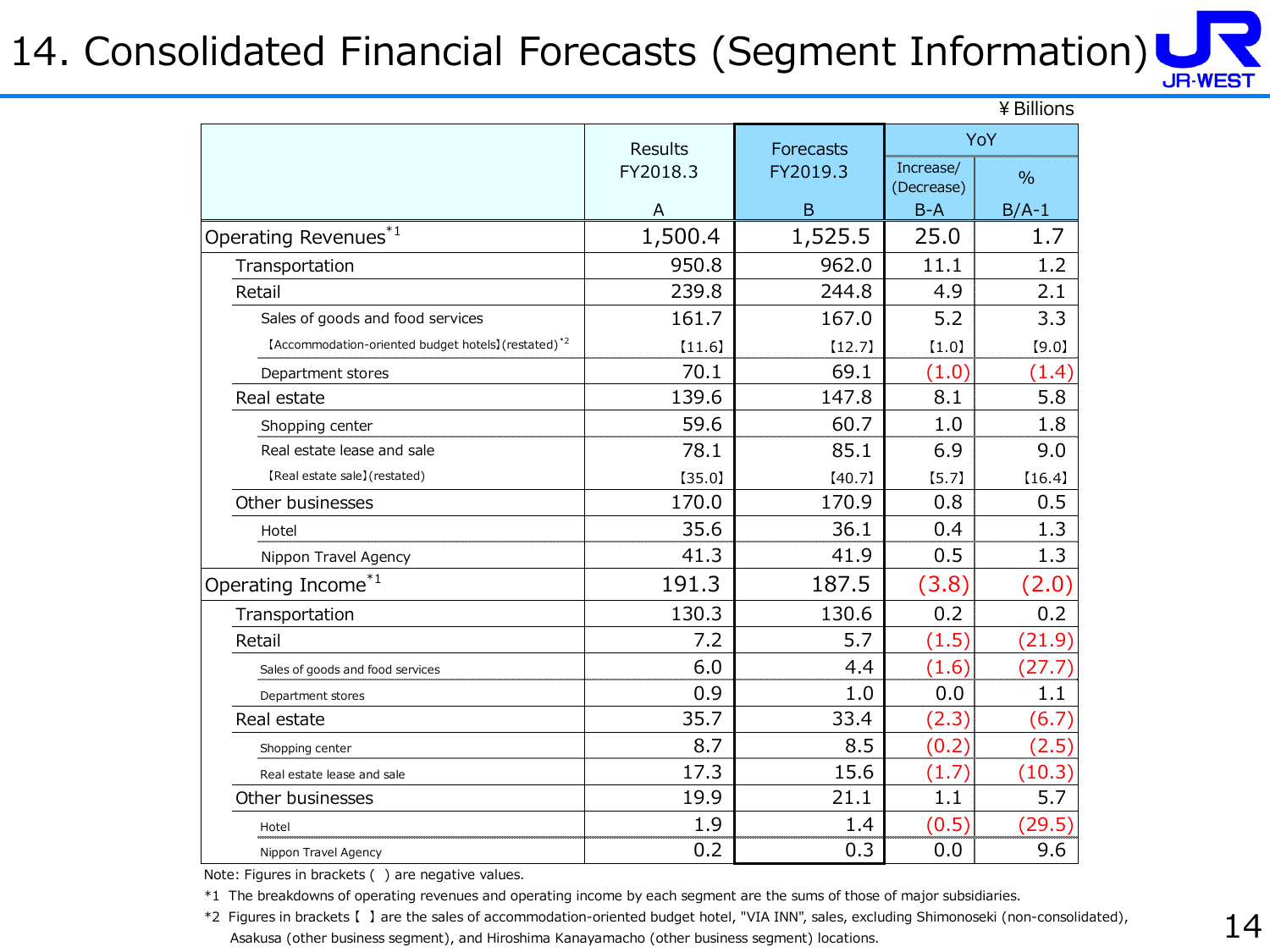### 15. Each Segment Forecasts

| <b>JR-WEST</b> |
|----------------|
|                |

\ Billions

|                         |                                     |                           |       |                         | Forecasts FY2019.3 |                                                                              |  |
|-------------------------|-------------------------------------|---------------------------|-------|-------------------------|--------------------|------------------------------------------------------------------------------|--|
|                         |                                     |                           |       | YoY                     |                    |                                                                              |  |
|                         |                                     |                           |       | Increase/<br>(Decrease) | $\frac{0}{0}$      | Major factors (YoY)                                                          |  |
|                         | Sales of goods<br>and food services | <b>Operating Revenues</b> | 167.0 | 5.2                     |                    | $3.3$ $\cdot$ New opening of Seven-Eleven allied stores, etc.                |  |
| Retail                  |                                     | Operating Income          | 4.4   | (1.6)                   |                    | (27.7)   · Accommodation-oriented hotel opening expenses, etc.               |  |
|                         |                                     | <b>Operating Revenues</b> | 69.1  | (1.0)                   |                    | $(1.4)$ . Hindrance from renovation construction, etc.                       |  |
|                         | Department stores                   | Operating Income          | 1.0   | 0.0                     | 1.1                |                                                                              |  |
|                         | Shopping center                     | <b>Operating Revenues</b> | 60.7  | 1.0                     |                    | $1.8$ . Hiroshima ekie opening full-year contribution, etc.                  |  |
| Real estate             |                                     | Operating Income          | 8.5   | (0.2)                   | (2.5)              |                                                                              |  |
|                         | Real estate lease<br>and sale       | <b>Operating Revenues</b> | 85.1  | 6.9                     | 9.0                | ·Increase in number of residences sold, opening of lease<br>properties, etc. |  |
|                         |                                     | Operating Income          | 15.6  | (1.7)                   | (10.3)             | ·Lease properties new opening expenses, etc.                                 |  |
| <b>Other Businesses</b> | Hotel                               | <b>Operating Revenues</b> | 36.1  | 0.4                     | 1.3                |                                                                              |  |
|                         |                                     | Operating Income          | 1.4   | (0.5)                   | (29.5)             |                                                                              |  |
|                         | Nippon travel agency                | <b>Operating Revenues</b> | 41.9  | 0.5                     | 1.3                |                                                                              |  |
|                         |                                     | Operating Income          | 0.3   | 0.0                     | 9.6                |                                                                              |  |

Note: Figures in brackets ( ) are negative values.

 $*$  Operating revenues are the revenues from third parties ( = customers).

The breakdowns of operating revenues by each segment are the sums of revenues of major subsidiaries.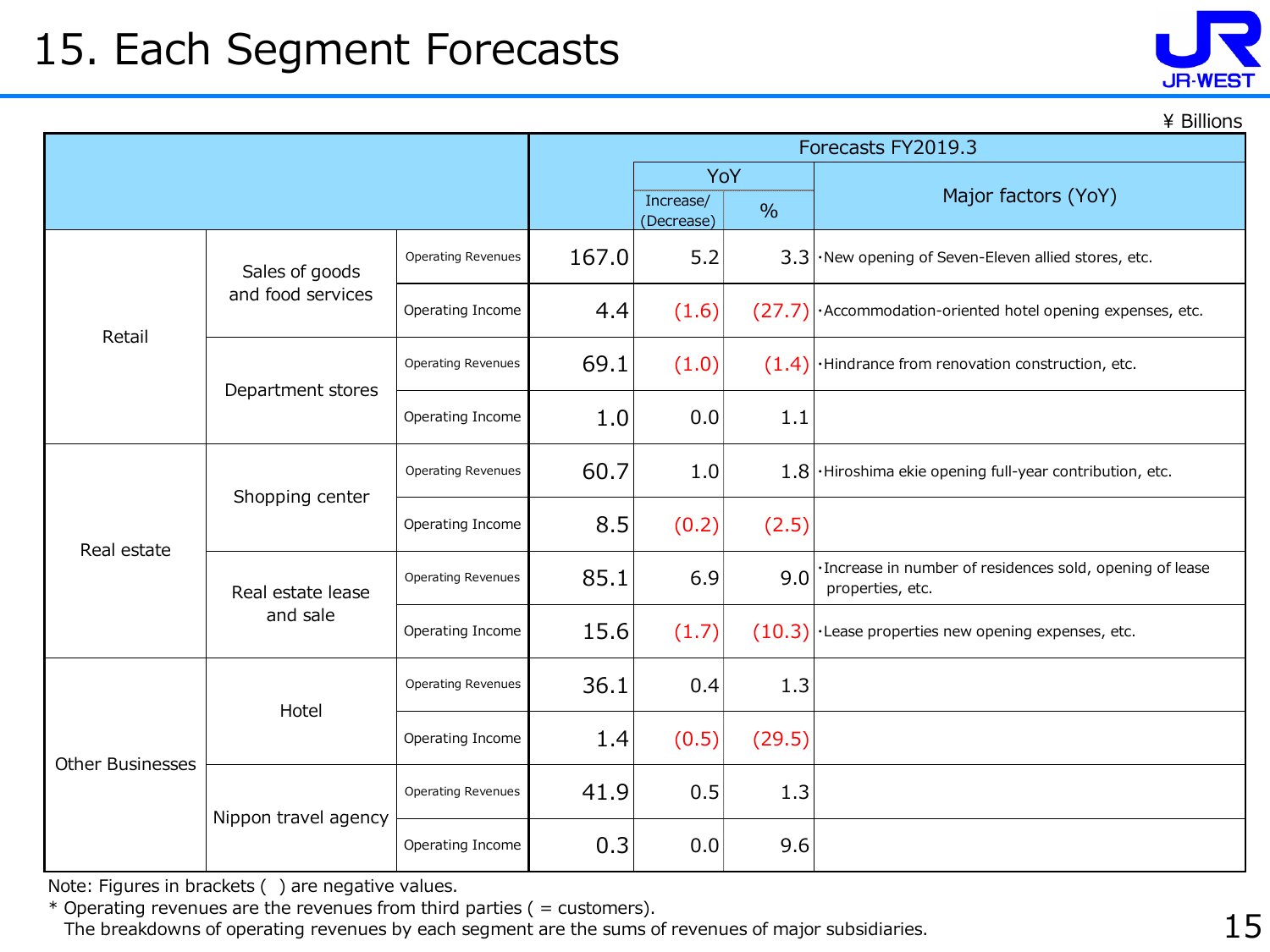#### Persons, ¥ Billions

|                                                                                                           | <b>Results</b><br>FY2017.3 | Results<br>FY2018.3 | <b>Forecasts</b><br>FY2019.3 |
|-----------------------------------------------------------------------------------------------------------|----------------------------|---------------------|------------------------------|
| ROA (%, Consolidated)                                                                                     | 6.0                        | 6.3                 | 6.0                          |
| ROE (%, Consolidated)                                                                                     | 10.0                       | 11.3                | 10.5                         |
| EBITDA (Consolidated)*1                                                                                   | 339.1                      | 356.1               | 355.2                        |
| Depreciation (Consolidated)                                                                               | 162.7                      | 163.5               | 166.5                        |
| Capital Expenditure<br>(Consolidated, own fund)                                                           | 192.4                      | 169.4               | 280.0                        |
| Capital Expenditure<br>(Non-consolidated, own fund)                                                       | 159.8                      | 127.8               | 218.0                        |
| Safety related capital expenditure                                                                        | 105.0                      | 83.2                | 127.0                        |
| Dividends per share (¥)<br>** EBITBA - Osassatsa Terresea - I Brossatation - I Association of Service III | 140                        | 160                 | 175                          |

 $*1$  EBITDA = Operating Income + Depreciation + Amortization of goodwill

|                                       |          | <b>Results</b> |          | <b>Results</b>                                                                                      | <b>Forecasts</b> |        |
|---------------------------------------|----------|----------------|----------|-----------------------------------------------------------------------------------------------------|------------------|--------|
|                                       | FY2017.3 |                | FY2018.3 |                                                                                                     | FY2019.3         |        |
|                                       |          |                |          | Consolidated   Non-Consolidated   Consolidated   Non-Consolidated   Consolidated   Non-Consolidated |                  |        |
| No. of employees at the end of period | 47,382   | 25,821         | 47,869   | 25,291                                                                                              |                  |        |
| Financial Expenses, net               | (21.6)   | (21.0)         | (20.2)   | (19.6)                                                                                              | (19.3)           | (17.2) |
| Interest and dividend income          | 0.6      | 1.1            | 0.7      | 1.2                                                                                                 | 0.7              |        |
| Interest expenses                     | 22.3     | 22.2           | 20.9     | 20.8                                                                                                | 20.0             | 19.9   |